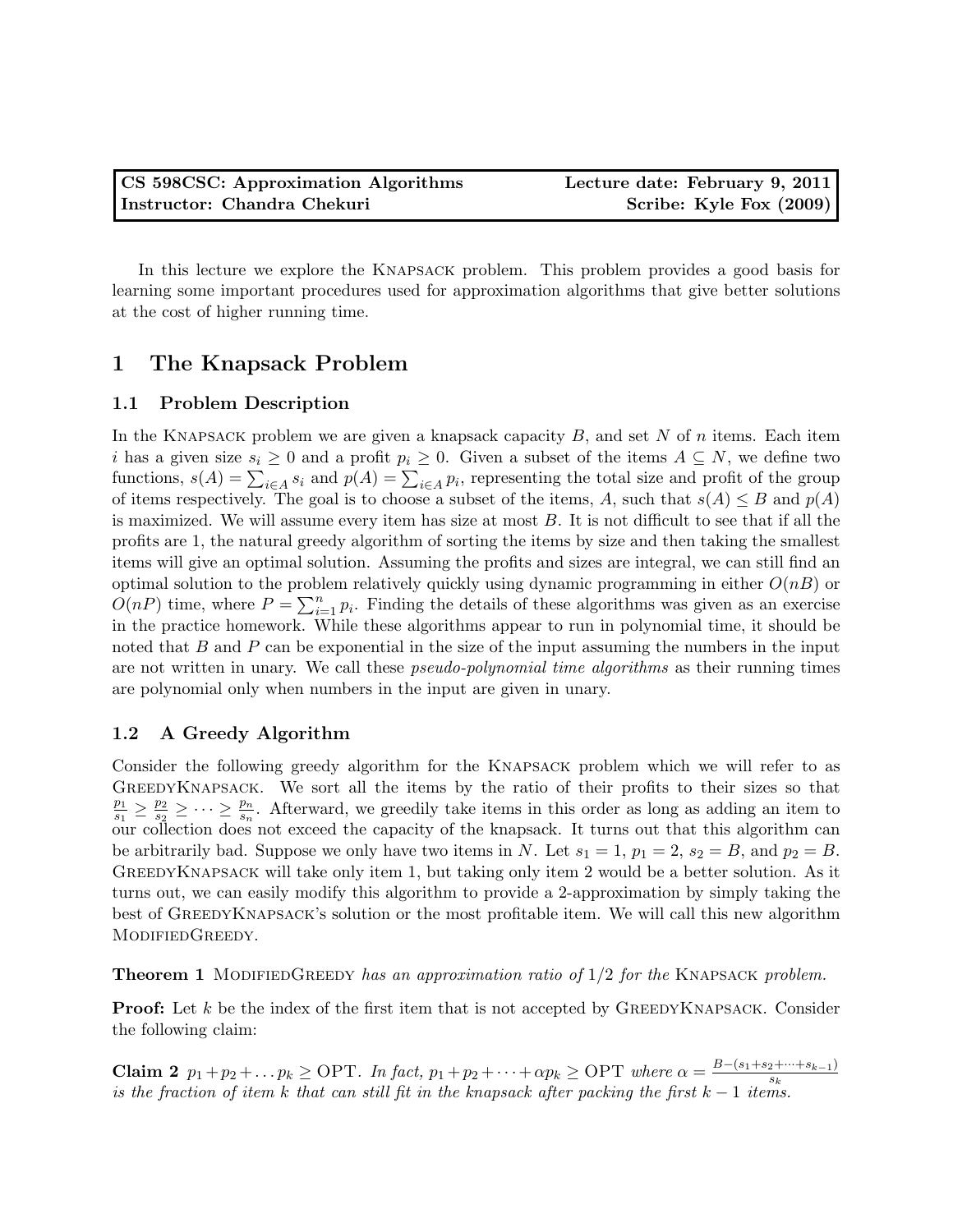The proof of Theorem [1](#page-0-0) follows immediately from the claim. In particular, either  $p_1 + p_2 + \cdots$  $p_{k-1}$  or  $p_k$  must be at least OPT/2. We now only have to prove Claim [2.](#page-0-1) We give an LP relaxation of the KNAPSACK problem as follows: Here,  $x_i \in [0,1]$  denotes the fraction of item i packed in the knapsack.

maximize 
$$
\sum_{i=1}^{n} p_i x_i
$$
  
subject to 
$$
\sum_{i=1}^{n} s_i x_i \leq B
$$

$$
x_i \leq 1 \text{ for all } i \text{ in } \{1 \dots n\}
$$

$$
x_i \geq 0 \text{ for all } i \text{ in } \{1 \dots n\}
$$

Let  $OPT'$  be the optimal value of the objective function in this linear programming instance. Any solution to Knapsack is a feasible solution to the LP and both problems share the same objective function, so OPT'  $\geq$  OPT. Now set  $x_1 = x_2 = \cdots = x_{k-1} = 1$ ,  $x_k = \alpha$ , and  $x_i = 0$ for all  $i > k$ . This is a feasible solution to the LP that cannot be improved by changing any one tight constraint, as we sorted the items. Therefore,  $p_1 + p_2 + \cdots + \alpha p_k = \text{OPT}' \geq \text{OPT}$ . The first statement of the lemma follows from the second as  $\alpha \leq 1$ .

#### 1.3 A Polynomial Time Approximation Scheme

Using the results from the last section, we make a few simple observations. Some of these lead to a better approximation.

**Observation 3** If for all i,  $s_i \leq \epsilon B$ , GREEDYKNAPSACK gives a  $(1 - \epsilon)$  approximation.

This follows from the deductions below:

For 
$$
1 \le i \le k
$$
,  $p_i/s_i \ge p_k/s_k$   
\n $\Rightarrow p_1 + p_2 + \cdots + p_k \ge (s_1 + s_2 + \cdots + s_k)p_k/s_k$   
\n $\Rightarrow p_k \le s_k(p_1 + p_2 + \cdots + p_k)/B$   
\n $\le \epsilon(p_1 + p_2 + \cdots + p_k)$   
\n $\le (\epsilon(p_1 + p_2 + \cdots + p_{k-1})/(1 - \epsilon))$   
\n $\Rightarrow p_1 + p_2 + \cdots + p_{k-1} \ge (1 - \epsilon) \text{OPT}$ 

The third line follows because  $s_1 + s_2 + \cdots + s_k > B$ , and the last from Claim [2.](#page-0-1)

**Observation 4** If for all i,  $p_i \leq \epsilon$ OPT, GREEDYKNAPSACK gives a  $(1 - \epsilon)$  approximation.

This follows immediately from Claim [2.](#page-0-1)

**Observation 5** There are at most  $\left[\frac{1}{\epsilon}\right]$  $\frac{1}{\epsilon}$  items with profit at least  $\epsilon$ OPT in any optimal solution.

We may now describe the following algorithm. Let  $\epsilon \in (0,1)$  be a fixed constant and let  $h = \lceil \frac{1}{\epsilon} \rceil$  $\frac{1}{\epsilon}$ . We will try to guess the h most profitable items in an optimal solution and pack the rest greedily.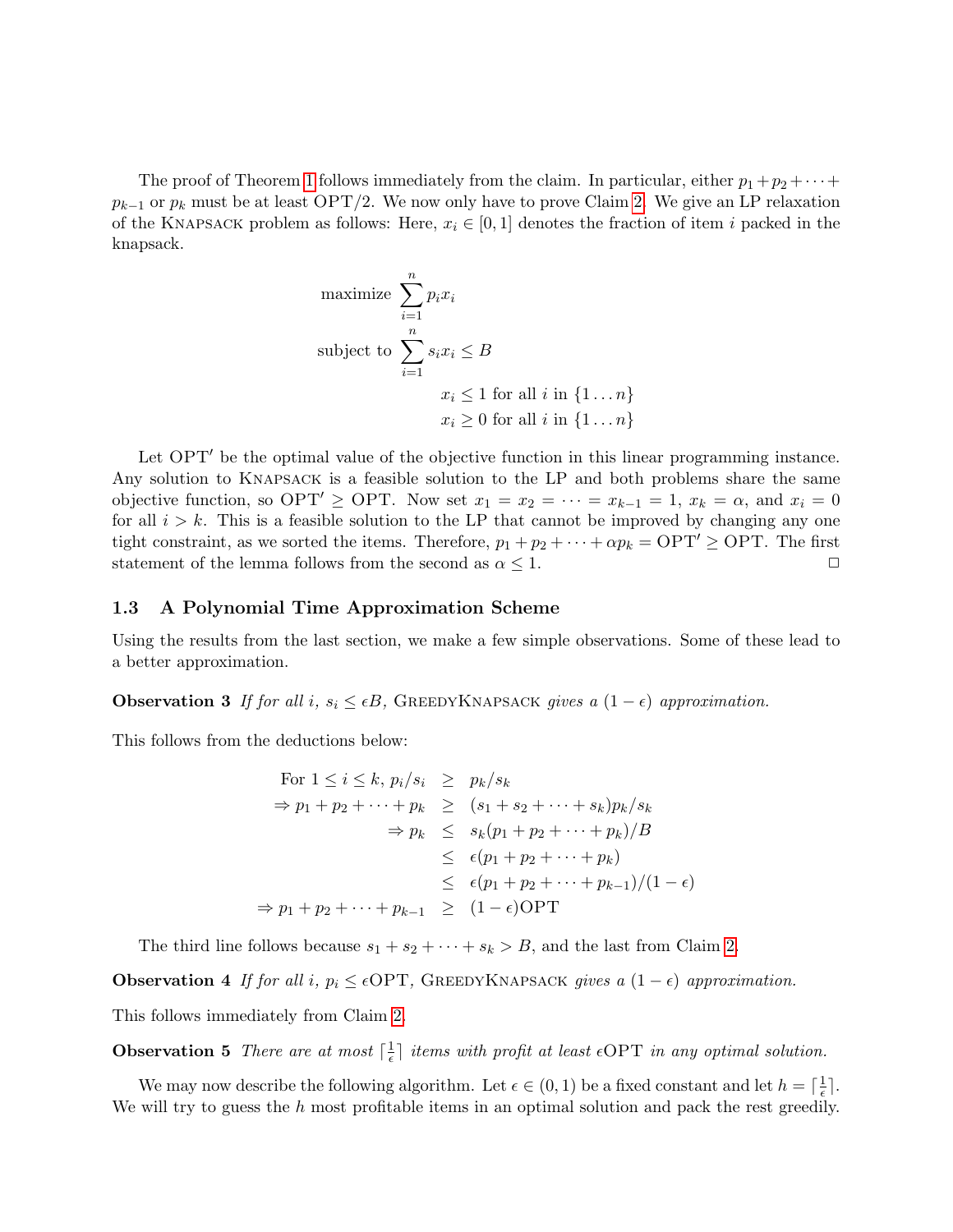GUESS  $H +$  GREEDY $(N, B)$ : For each  $S \subseteq N$  such that  $|S| \leq h$ : Pack S in knapsack of size at most B Let *i* be the least profitable item in S. Remove all items  $j \in N - S$  where  $p_j > p_i$ . Run GREEDYKNAPSACK on remaining items with remaining capacity  $B - \sum_{i \in S} s_i$ Output best solution from above

**Theorem 6** GUESS H + GREEDY gives a  $(1 - \epsilon)$  approximation and runs in  $O(n^{\lceil 1/\epsilon \rceil + 1})$  time.

**Proof:** For the running time, observe that there are  $O(n^h)$  subsets of N. For each subset, we spend linear time greedily packing the remaining items. The time initially spent sorting the items can be ignored thanks to the rest of the running time.

For the approximation ratio, consider a run of the loop where  $S$  actually is the h most profitable items in an optimal solution and the algorithm's greedy stage packs the set of items  $A' \subseteq (N - S)$ . Let OPT' be the optimal way to pack the smaller items in  $N - S$  so that OPT =  $p(S) + \text{OPT}'$ . Let item k be the first item rejected by the greedy packing of  $N-S$ . We know  $p_k \leq \epsilon$ OPT so by Claim  $2 p(A') \geq \text{OPT}' - \epsilon \text{OPT}$ . This means the total profit found in that run of the loop is  $p(S) + p(A') \geq (1 - \epsilon) \text{OPT}.$ 

Note that for any fixed choice of epsilon, the algorithm above runs in polynomial time. This type of algorithm is known as a polynomial time approximation scheme or PTAS. We say a maximization problem  $\Pi$  has a PTAS if for all  $\epsilon > 0$ , there exists a polynomial time algorithm that gives a  $(1 - \epsilon)$ approximation  $((1 + \epsilon)$  for minimization problems). In general, one can often find a PTAS for a problem by greedily filling in a solution after first searching for a good basis on which to work. As described below, KNAPSACK actually has something stronger known as a *fully polynomial time* approximation scheme or FPTAS. A maximization problem  $\Pi$  has a FPTAS if for all  $\epsilon > 0$ , there exists an algorithm that gives a  $(1-\epsilon)$  approximation  $((1+\epsilon)$  for minimization problems) and runs in time polynomial in both the input size and  $1/\epsilon$ .

#### 1.4 Rounding and Scaling

Earlier we mentioned exact algorithms based on dynamic programming that run in  $O(nB)$  and  $O(nP)$  time but noted that B and P may be prohibitively large. If we could somehow decrease one of those to be polynomial in  $n$  without losing too much information, we might be able to find an approximation based on one of these algorithms. Let  $p_{\text{max}} = \max_i p_i$  and note the following.

### Observation 7  $p_{\text{max}} \le \text{OPT} \le np_{\text{max}}$

Now, fix some  $\epsilon \in (0,1)$ . We want to scale the profits and round them to be integers so we may use the  $O(nP)$  algorithm efficiently while still keeping enough information in the numbers to allow for an accurate approximation. For each *i*, let  $p'_i = \lfloor \frac{n}{\epsilon} \rfloor$  $\overline{\epsilon}$ 1  $\frac{1}{p_{\text{max}}} p_i$ . Observe that  $p'_i \leq \frac{n}{\epsilon}$  $\frac{n}{\epsilon}$  so now the sum of the profits P' is at most  $\frac{n^2}{6}$  $\frac{\partial^2}{\partial \epsilon}$ . Also, note that we lost at most n profit from the scaled optimal solution during the rounding, but the scaled down OPT is still at least  $\frac{n}{\epsilon}$ . We have only lost an  $\epsilon$  fraction of the solution. This process of rounding and scaling values for use in exact algorithms has use in a large number of other maximization problems. We now formally state the algorithm ROUND&SCALE and prove its correctness and running time.